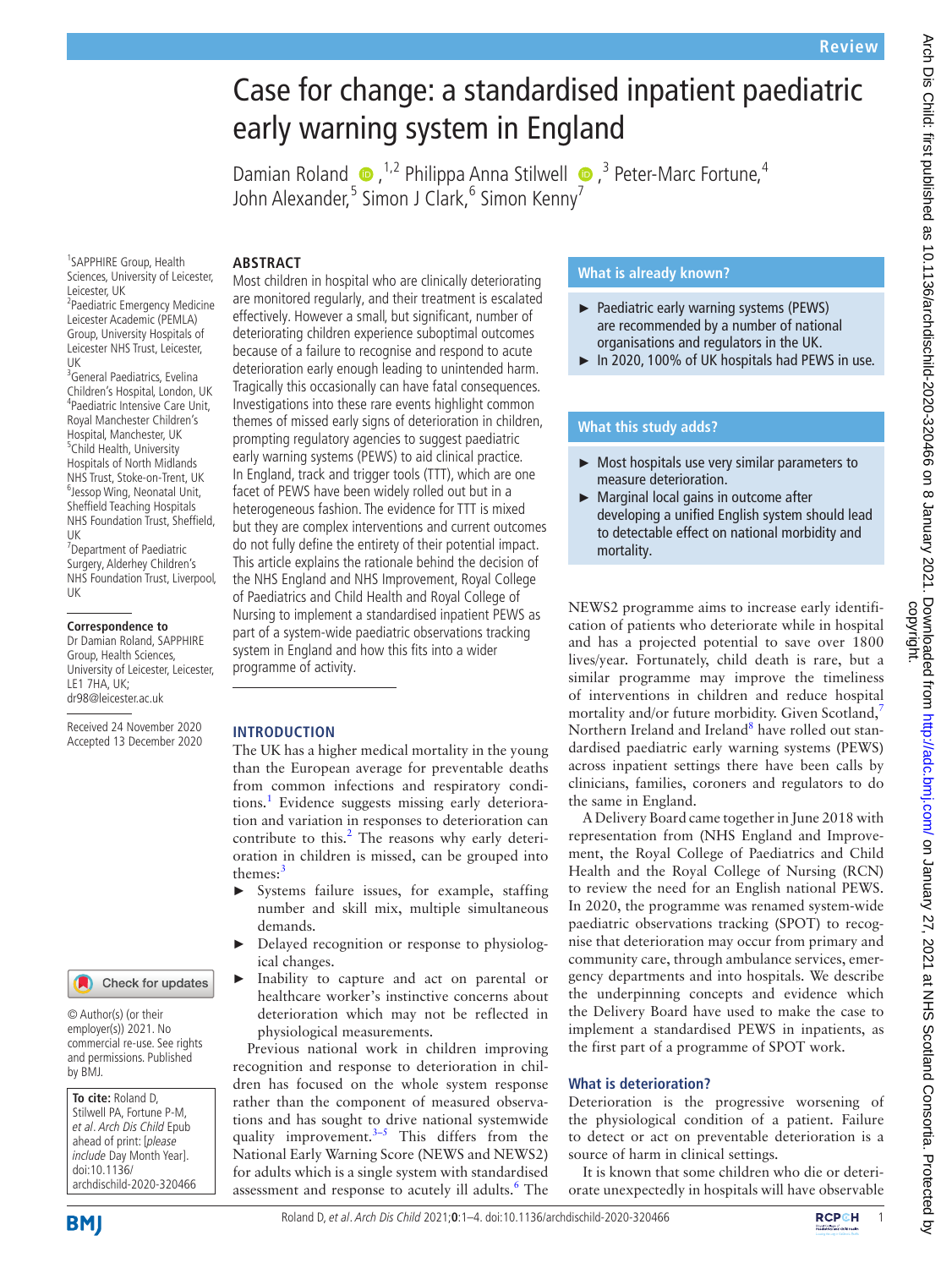<span id="page-1-0"></span>

| PEWS charts validation process<br>Table 1 |                                                                                                                                                                                                                     |
|-------------------------------------------|---------------------------------------------------------------------------------------------------------------------------------------------------------------------------------------------------------------------|
| <b>Key findings</b>                       | <b>Description</b>                                                                                                                                                                                                  |
| Age brackets                              | The most common split for ages is 0–1 year, 1–4 years, 5–12 years, 12+ years—with most variation in the 0–1 year age group.                                                                                         |
| Calculation of the score                  | There is wide variation in which and how many (abnormal) parameters contribute to the score.                                                                                                                        |
| Measured parameters                       | Remarkably similar although there is variation around whether the BP is recorded and forms part of the score (vs just being recorded) and how behavioural change<br>and parental/nurse concern are captured/scored. |
| Meaning of a high/low score               | Not all scores had the higher value representing greater concern.                                                                                                                                                   |
| <b>Additional features</b>                | Sepsis tools; tools for escalation and tools for mandating a response were the most frequent.                                                                                                                       |
| Hospital-specific elements                | For example, contact details for bleeps and ward extensions.                                                                                                                                                        |

BP, blood pressure; PEWS, paediatric early warning systems.

features before the seriousness of their condition is recognised. It has been estimated that approximately one in five children who die in hospital have avoidable factors contributing to their death, with up to half having other potentially avoidable factors.<sup>[9](#page-3-6)</sup> A previous confidential enquiry into childhood death concluded 'there should be ways of telling if something is wrong with a child as early as possible, for example, an early warning scoring system'.<sup>[9](#page-3-6)</sup>

## **Unique challenges of children**

Children are a very different population group when compared with adults. Therefore, we cannot directly replicate NEWS2, but there are similarities and learning that can be shared. Children and young people (CYP) are a complex population because they:

- 1. Exhibit a *vast change* in *physiology* between birth and adulthood.
- 2. Tend to *compensate* physiologically, making it difficult to spot the acutely ill child early.
- 3. Often *decompensate* very rapidly.
- 4. May *not communicate* their symptoms as effectively as adults.



<span id="page-1-1"></span>**Figure 1** A summary of early warning systems used at different ages throughout the life course. CQUIN, Commissioning for Quality and Innovation; NHSE/I, NHS England and NHS Improvement; RCN, Royal College of Nursing; RCPCH, Royal College of Paediatrics and Child Health.

- 5. Are usually accompanied by *parents*/*carers* who possess unique *insight* into their child's well-being.
- 6. Have *lower morbidity and mortality rates* compared with adults.

Several issues emerge when considering the impact of an intervention designed to improve the response to deterioration. First, all types of deterioration need to be considered. Recent national policy focused on sepsis, $10$  but deaths from asthma and other diseases continue to occur.<sup>[11](#page-3-8)</sup> Second, clinical judgement and parent/carer concerns must be able to override any score and prompt escalation where appropriate. Evidence and case reviews highlight that inability to respond to concerns are often involved in missed deterioration. Third, nearly half of hospitals in England operate paper systems.[12](#page-3-9) While there is a clear national direction towards implementation of digital care records, paper systems still need to be in place for organisations who are still on this journey, or when digital processes fail.

# **What are PEWScores and PEWS (systems)?**

Paediatric Early Warning Scores (PEWScores) describe any tool collating vital signs and other observable or measurable characteristics producing thresholds for response. This may be a numerical score based on the individual components summated into an overall number (with the score determining the level of escalation required), or trigger based with any one component exceeding predefined thresholds. Score and trigger-based tools are sometimes brought together under the collective title of 'track and trigger' tools.

Responding to a track and trigger alert can be an action for an individual (via the child's normal clinical team) or by a hospital wide team such as a rapid response team (RRT). The RRT comprises individuals, who may not be involved in the normal care of the deteriorating patient, but have specialist skills in these situations.

PEWS (Paediatric Early Warning Systems) describe the entirety of the process including PEWScores if present and the response (single clinician or RRT) and organisational polices surrounding escalation and communication.

Standardised capture and record of the child's observations and evaluating them to inform the wider PEWS process is critically important. This could fall between score and system, but is considered here because it is often undertaken by junior staff, who will often move between different centres. There are examples of Human Factors research demonstrating that minor variations in the dataset, layout (on paper or digital systems) or methodology in such circumstances could lead to failure.<sup>[13](#page-3-10)</sup>

# **What is the evidence for PEWS?**

Chapman *et al*<sup>14</sup> examined paediatric alert criteria, advising that studies were needed to determine which physiological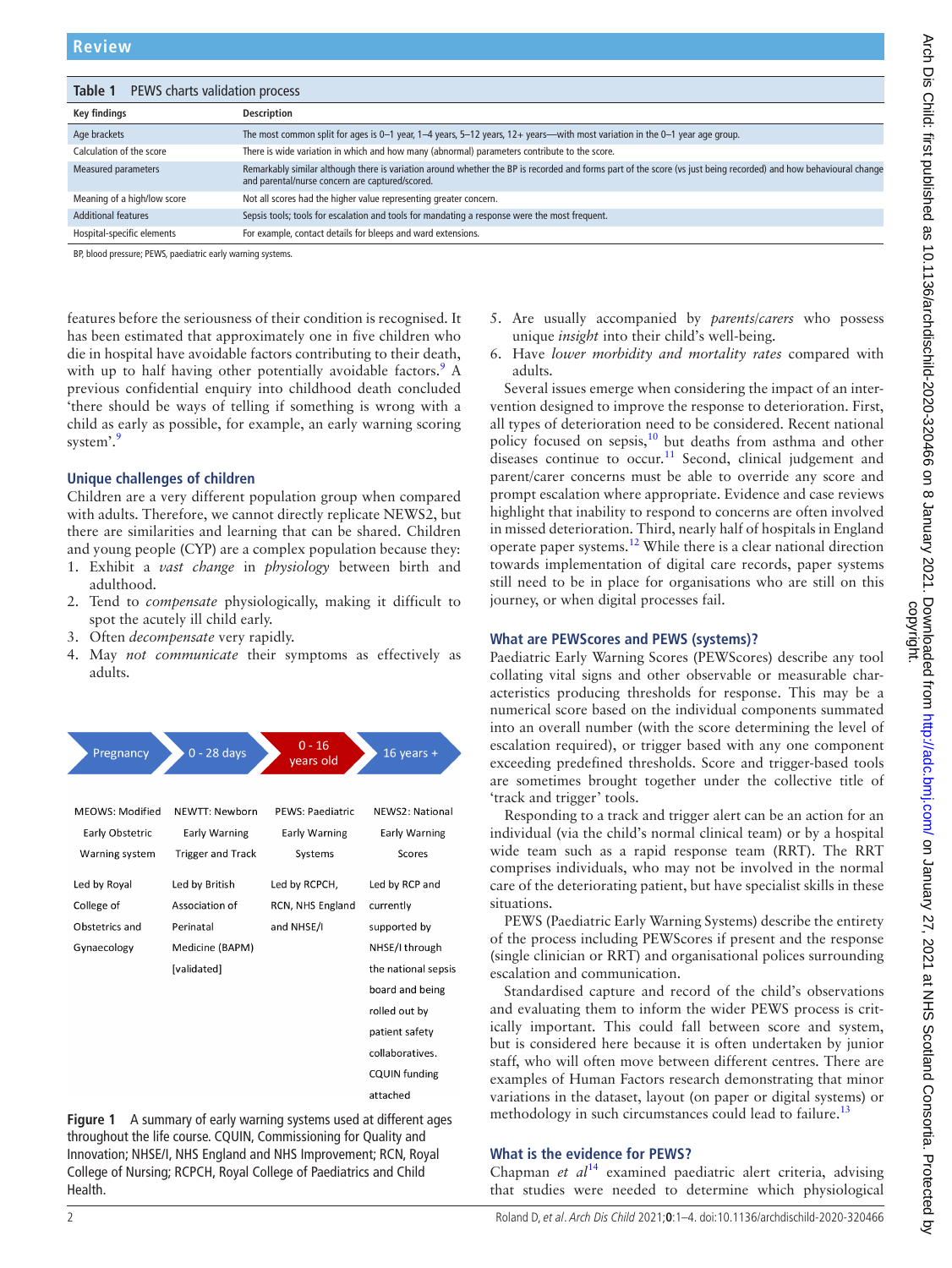<span id="page-2-0"></span>

| Principles underlying maturity at each level (relevant to inpatient wards)<br>Table 2 |                                                                                                                                                                                                                                                                                                                                                                                                                                                                                                                                 |
|---------------------------------------------------------------------------------------|---------------------------------------------------------------------------------------------------------------------------------------------------------------------------------------------------------------------------------------------------------------------------------------------------------------------------------------------------------------------------------------------------------------------------------------------------------------------------------------------------------------------------------|
| Level 1 (PEWS 1.0-relevant to majority of<br>hospitals)                               | Observation and monitoring quidance aligned to RCN quidance on vital signs measurement in $\mathsf{CYP}^{24}$<br>▶<br>Use of standardised observation charting to transfer physiological data into a composite score<br>In use in all paediatric inpatient care areas in the organisation<br>Regular audit of practice on vital signs measurement and escalation                                                                                                                                                                |
| Level 2 (PEWS 2.0-relevant to selection of<br>hospitals)                              | PEWS includes subjective data (eq, parent/carer/professional concern)<br>▶<br>Policy and practice acknowledge situational awareness with PEWS part of a wider system that may include watchers, huddles and senior walk rounds<br>Escalation processes and communication tools such as SBAR in operation<br>Key outcomes monitored on regular basis<br>▶<br>Evidence of iterative feedback and engagement with staff<br>▶<br>In use in paediatric emergency departments and assessment units in some hospitals<br>▶             |
| Level 3 (PEWS 3.0-for introduction in $2021+$ )                                       | A standardised approach to educating staff in recording observations (objective and subjective) in all environments (primary/secondary/tertiary care)<br>▶<br>Evidence of initiatives to develop and demonstrate cultures in healthcare environments to foster the reduction of hierarchy between staff and parent/<br>carers and within specialty and professional groups of all grades<br>Utilisation of national principles for 'standards for escalation'<br>A route map to electronic data collection clear for each trust |

CYP, children and young people; PEWS, paediatric early warning systems; RCN, Royal College of Nursing; SBAR, situation, background, assessment, response.

parameters or combinations best predicted serious adverse events and a subsequent review of Track and Trigger systems by Chapman<sup>[15](#page-3-12)</sup> found considerable variation in their performances. A more recent systematic review<sup>16</sup> found limited evidence that PEWS incorporating a paediatric track and trigger tool reduced deterioration or death in practice. It did highlight the potential for track and trigger systems benefit communication, teamwork and empowerment of junior staff. Standardising PEWS, with uniform data collected across hospitals and subjected to machine learning, will enable exploration of these possible benefits. Child mortality is rare and is not a useful surrogate outcome for the success of a PEWS. The EPOCH study, $17$  the first multicentre study of a PEWS concluded '*implementation of the Bedside Paediatric Early Warning System compared with usual care did not significantly decrease all-cause mortality among hospitalized pediatric patients'* but there were trends in earlier intensive care admission. It is necessary to ensure the national SPOT programme develops a constellation of factors to support detection, planning and action in response to deterioration across all settings; these three components derived from a systematic review of factors enabling the effectiveness of systems to detect deterioration in children and adults.<sup>18</sup>

### **Current use of PEWS**

A survey of organisations providing services to children in ED, assessment, or inpatient settings in  $2011^{19}$  $2011^{19}$  $2011^{19}$  showed use of PEWS, in the Great Britain had increased from 21% in 2005 to 85%.<sup>[20](#page-3-17)</sup> In 2018/2019, a national survey<sup>21</sup> generated a snapshot of current PEWS use and RRTs. In this survey, 100% organisations in England reported using a PEWS chart (paper or electronic). The survey found wide variation across the country of the chosen chart model, scoring system, make-up of the RRT and age segmentation. However, there were similarities in some parameters scored—heart rate and respiratory rate contributed to the score in all the PEWScores. Respiratory effort, oxygen therapy, oxygen saturation and abnormal consciousness were in approximately 75% of PEWScores.

The survey found a plethora of other practices, tools and initiatives to detect and escalate management of deterioration in children. These included simulation training, safety huddles, learning from incidents and successful episodes of care. Since the 2011 survey at least 25% of organisations in England have introduced electronic PEWScores (e-PEWS) with a further c. 30% planning to implement e-PEWS within a year. With over half of the organisations using e-PEWS shortly, it is critical to develop an electronic format alongside a paper-based system.

## **PEWS charts variation**

Using a purposive sampling technique, a selection of PEWS charts from around the UK were brought together. The critical findings from this review are framed in [table](#page-1-0) 1.

Of note NEWS2 for adults starts at 16 years of age and is used on adult wards.<sup>6</sup> Children transition into adult services between 16 and 25 years old, depending of specialty, service and organisation. To reduce human error, we propose a pragmatic approach, to solely use PEWS on paediatric wards (even if the young person is over 16 years of age) and NEWS2 on adult wards. It was also noted that many neonatal departments use the NEWTT tool<sup>22</sup> to cover the first month of life. An overview of the acute deterioration response tools used at different stages of life is summarised in [figure](#page-1-1) 1.

## **The case for standardisation**

There are a number of arguments in favour of a standardised systems. First Scotland, Ireland and Northern Ireland have implemented systems without evidence of harm. The failure of England to do so would put children in an iniquitous position compared with children in devolved nations and adults. Second, the majority of parameters used have greater similarity than dissimilarity, making the move to a single system potentially less complex. However, it is acknowledged there will be significant local challenges in deimplementing current systems and these need both local and national support. Third, while child mortality is lower than that in adults, it is expected that there will be long-term gains in reduced morbidity and mortality from a standardised system with a national dataset calibrated by continuous analysis and adjusted in real-time through algorithmic developments.

Development of an e-PEWS model ties in with the NHS Long Term plan $^{23}$  $^{23}$  $^{23}$  of embedding digital services. With standardisation, system-wide data collection and system interoperability, individual and collective physiological and other results will be visible across the system will and follow the patient from one care setting to the next

To aid strategy and deployment, three stages of PEWS maturity have been identified (outlined in [table](#page-2-0) 2): the basic levels  $(1+2)$  should be achievable by all providers of acute paediatric services, if not already in place. Level 3 will require a systemwide approach across sustainability and transformation partnerships or integrated care systems, including more systematic action to identify acute serious illness in the community.

## **A standardised PEWS in a wider context**

Given the complexity of the implementation task, the SPOT Board agreed it would first focus first on developing a system